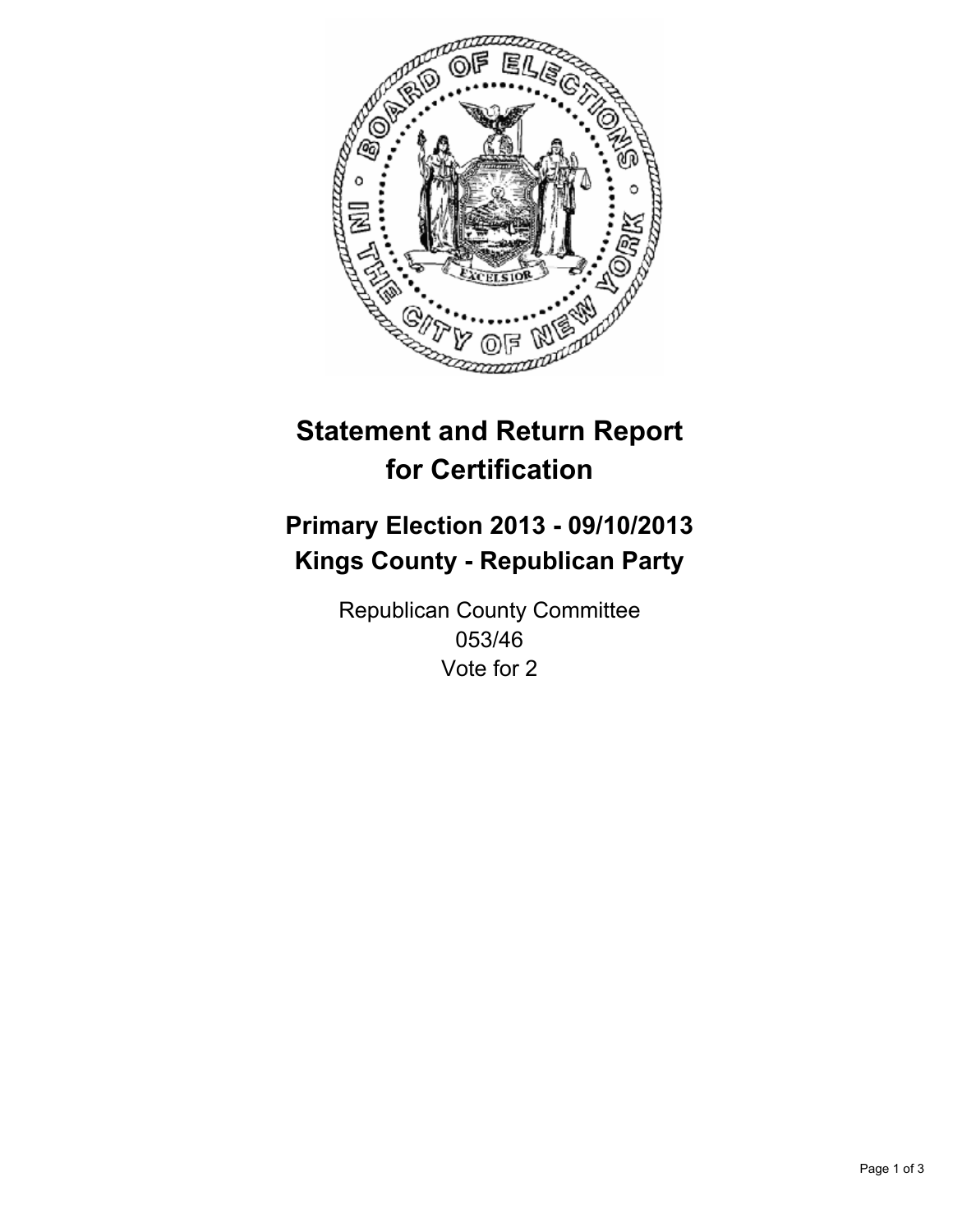

## **Assembly District 46**

| <b>EMERGENCY</b>           | 0        |
|----------------------------|----------|
| ABSENTEE/MILITARY          | 4        |
| <b>FEDERAL</b>             | 0        |
| SPECIAL PRESIDENTIAL       | 0        |
| <b>AFFIDAVIT</b>           | $\Omega$ |
| <b>RENEE DELLEGRAZIE</b>   | 19       |
| <b>CHARLES SCHULTHEISS</b> | 14       |
| <b>GEORGE R. PREZIOSO</b>  | 34       |
| CLAIRE B. PREZIOSO         | 27       |
| <b>Total Votes</b>         | 94       |